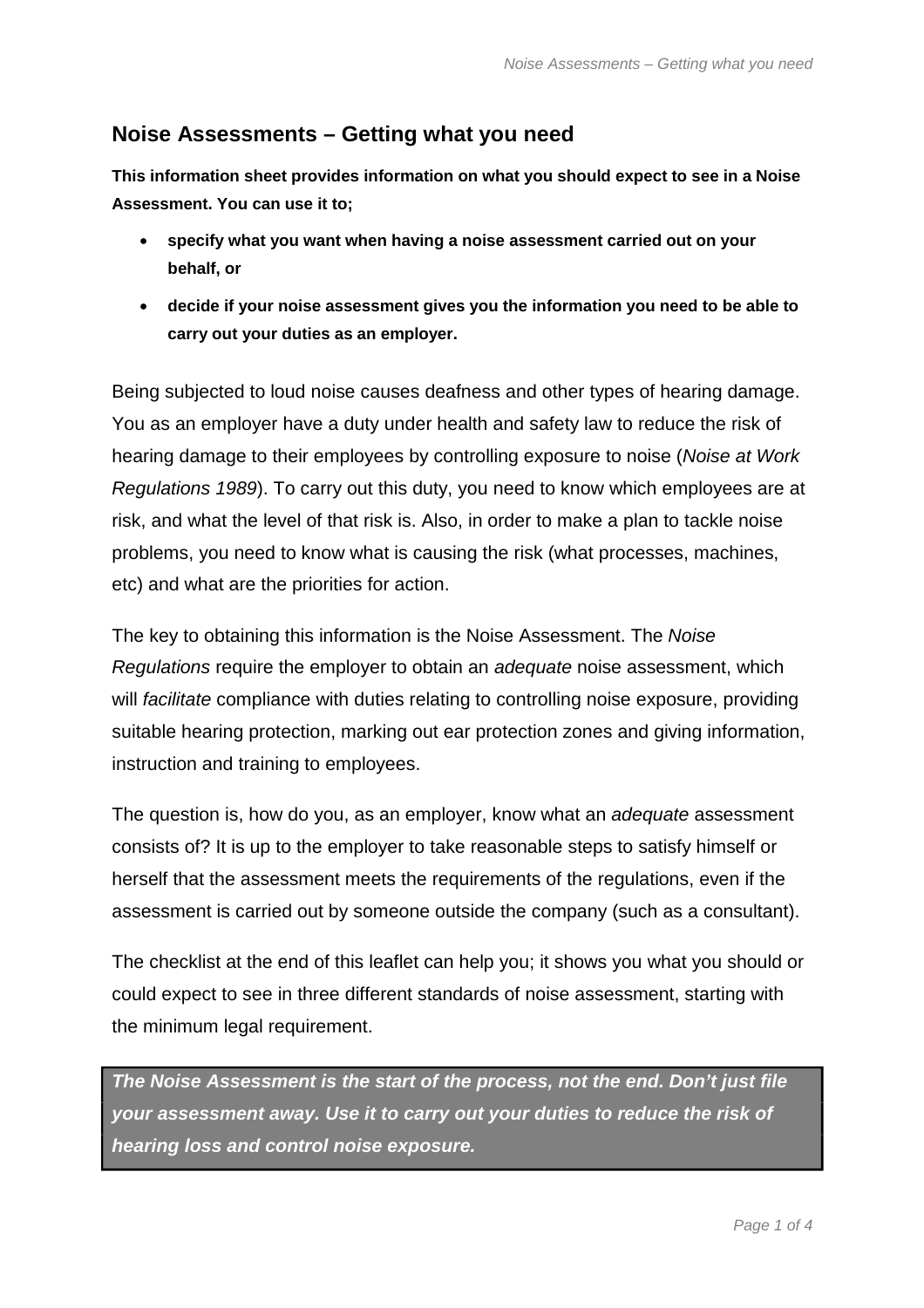In brief, a noise assessment should:

- State whether you have a noise problem,
- Tell you which employees are at risk, and why,
- Give you enough information to let you prioritise and plan the work needed to control the risks,
- Let you know what to do about the immediate risk (hearing protection, warning signs),
- Help you to instruct, inform and train your employees about these issues.

There are some tell-tale signs that a noise assessment is *not* adequate, such as;

- Noise measurements don't relate to the jobs or tasks people carry out  $-$  they are simply spot readings taken around the workplace.
- Noise exposures  $(L_{FP,d})$  are not quoted.
- No reference to legal duties (Noise at Work Regulations 1989) or Action Levels.

Some noise assessments provide lots of information; they can be quite thick documents. Whilst there is nothing wrong with providing extra information, you should make sure that the assessment actually gives you the information you need (the minimum legal requirement) to carry out your duties. Extra information is worth having only if it further helps you to control and reduce the risks.

The noise assessment should be reviewed if there is reason to believe that it is no longer valid (e.g. new machinery installed, change in working practices, layout of the workplace changed). Good practice would be to carry out an informal review every two years, to decide whether a full review is necessary.

*Specify the noise assessment correctly, check that you get what you need, and then use it to plan and carry out your work on noise control and risk reduction. Protect your employees and comply with the law.*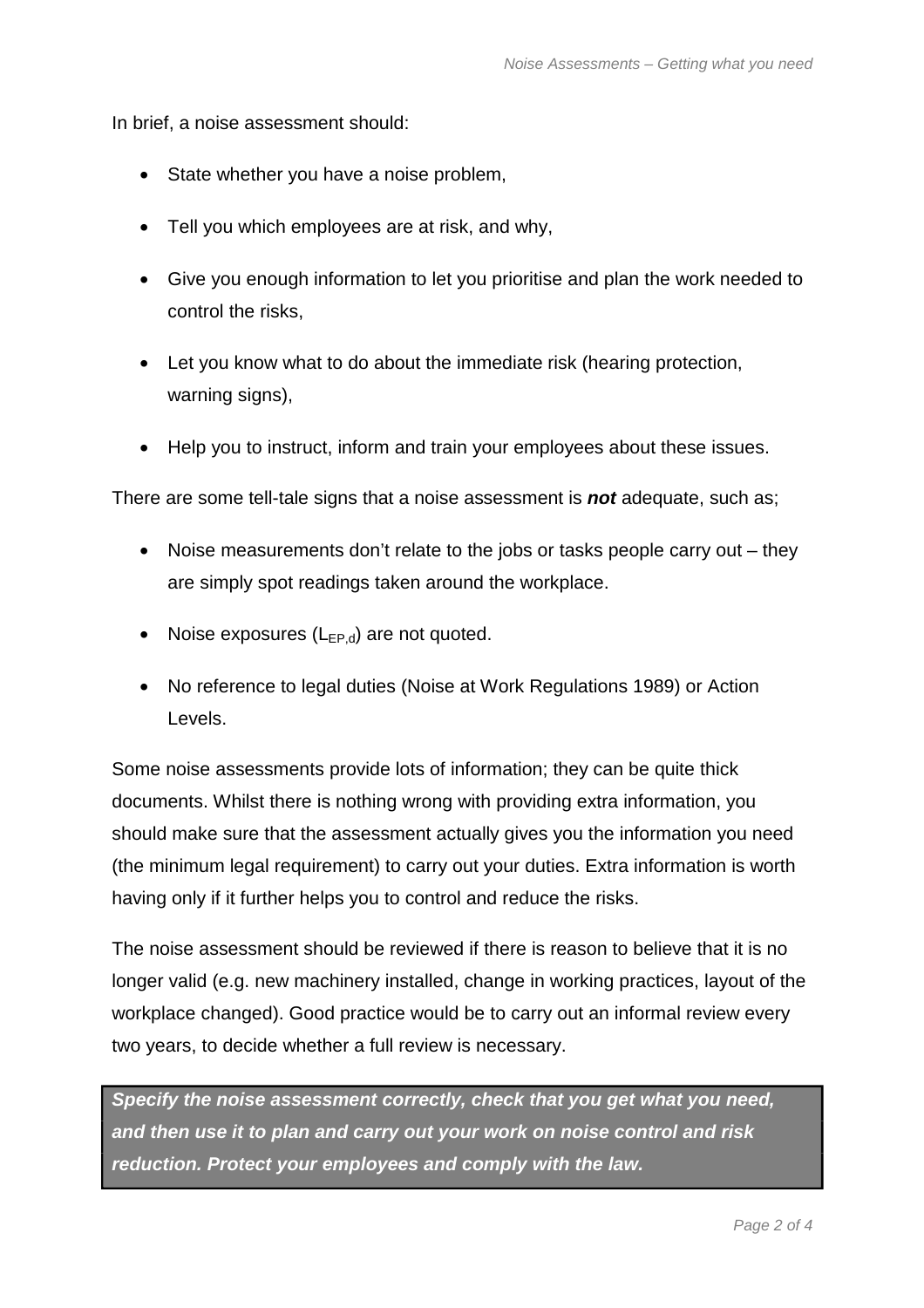## **Noise Assessment Checklist**

The checklist that follows shows you what you should or could expect to see in three different standards of noise assessment; one which meets the minimum legal requirements ('*Adequate*'), one carried out by a person showing a good knowledge of the legal and technical aspects of noise and its control ('*More than Adequate*'), and one produced to a very high standard, showing a high level of experience and competence on the part of the person who produced it ('*First-rate*').

| <b>Content</b>                                                                                                                                                                                  |                                                                                           | <b>Adequate</b><br>(Minimum<br>legal<br>requirement) | <b>More than</b><br><b>Adequate</b> | <b>First-rate</b> |
|-------------------------------------------------------------------------------------------------------------------------------------------------------------------------------------------------|-------------------------------------------------------------------------------------------|------------------------------------------------------|-------------------------------------|-------------------|
| Purpose of assessment (legal basis)                                                                                                                                                             |                                                                                           |                                                      | √                                   | $\sqrt{}$         |
| Identification of those employees likely to be at<br>risk of hearing damage (either names of<br>employees, named groups of employees, or named<br>tasks)                                        |                                                                                           | $\sqrt{}$                                            |                                     |                   |
| Daily personal noise exposure $(L_{EP,d})$ of those<br>likely to be exposed at or above the first action<br>level (calculated from levels of noise and times of<br>exposure during working day) |                                                                                           | √                                                    |                                     |                   |
| Levels of noise and times of exposure during<br>working day used to calculate L <sub>EP.d</sub>                                                                                                 |                                                                                           |                                                      | √                                   |                   |
| Peak noise exposure of those likely to be<br>exposed at or above the peak action level                                                                                                          |                                                                                           |                                                      |                                     |                   |
| Indication of employer's and employees' legal<br>duties relevant to levels of exposure.                                                                                                         |                                                                                           |                                                      |                                     |                   |
| Identification of sources of noise giving rise to<br>the risk                                                                                                                                   |                                                                                           |                                                      |                                     |                   |
| Summary of existing noise control measures                                                                                                                                                      |                                                                                           |                                                      | √                                   |                   |
| Comment on effectiveness of existing noise<br>control measures                                                                                                                                  |                                                                                           |                                                      |                                     |                   |
| Suggestions for priorities for control of noise<br>(where necessary)                                                                                                                            |                                                                                           |                                                      | √                                   |                   |
| Hearing protection                                                                                                                                                                              | State whether what is<br>currently in use is<br>adequate.                                 |                                                      |                                     |                   |
|                                                                                                                                                                                                 | Suggestions for suitable<br>alternatives.                                                 |                                                      |                                     |                   |
|                                                                                                                                                                                                 | Which areas require<br>marking as 'Ear<br>Protection Zones' (and<br>correct sign to use)  |                                                      |                                     |                   |
|                                                                                                                                                                                                 | Reference to criteria (BS<br>EN 458) for selection of<br>'suitable' hearing<br>protectors |                                                      |                                     |                   |
| Name of person responsible for the<br>assessment                                                                                                                                                |                                                                                           | √                                                    | J                                   |                   |
| List of equipment used                                                                                                                                                                          |                                                                                           |                                                      |                                     |                   |